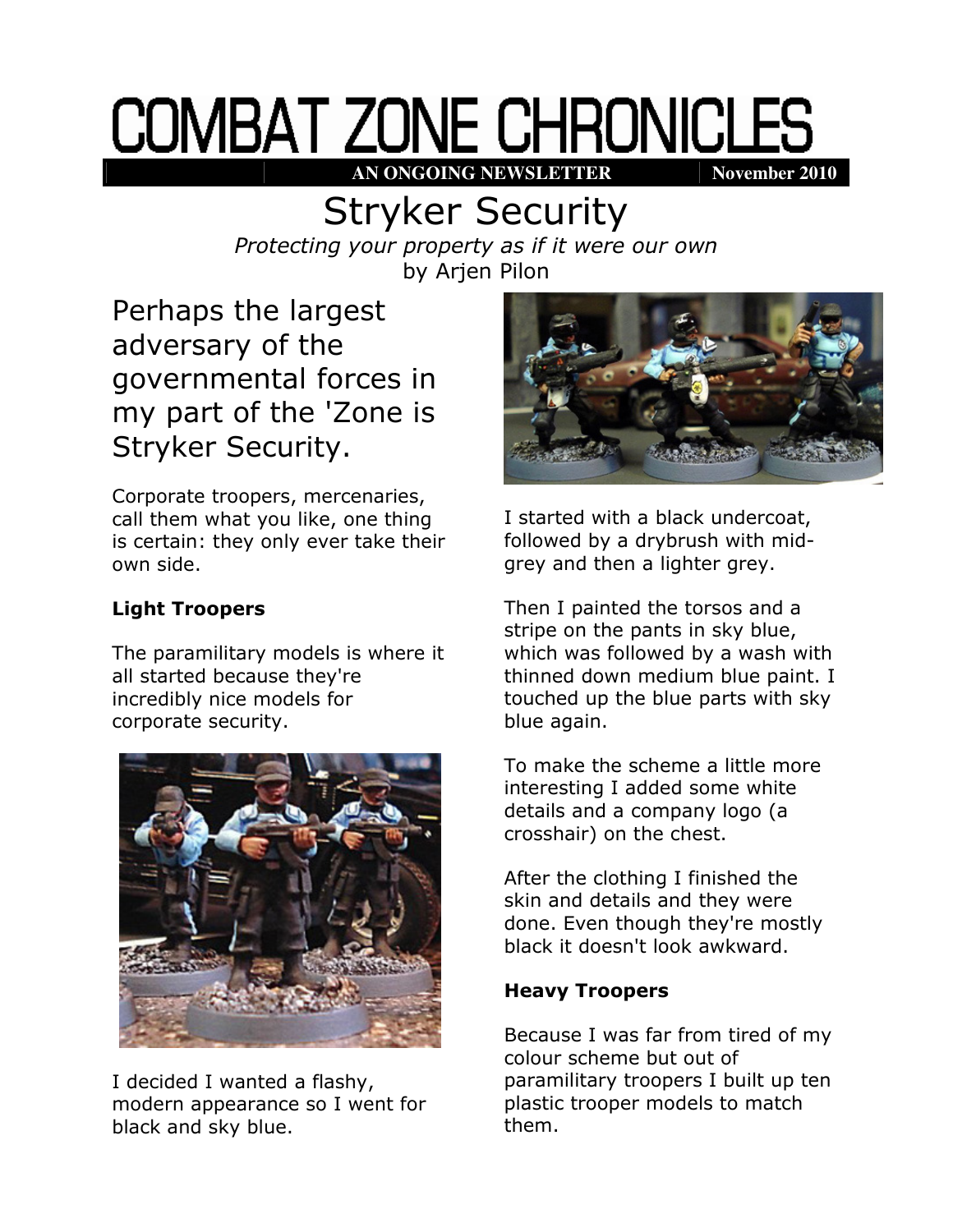The leader of these, Kurtis Stryker himself, is a regular plastic trooper with the arms and head from the trooper leader with fatigue cap.

Four heavy weapon troopers were equiped with the metal arms made specifically for the plastic troopers.



One received a chaingun, another got an assault cannon made by cutting off the end of the barrel of a machine gun.

The model with the heavy laser was made by cutting off the end of the barrel of a recoilless rifle and follows the recoilless rifle rules.



I painted all troopers in the same manner as my light troopers and though I won't be able to use all

my heavy weapons at once at least I have several to choose from.



I replaced the barrel of a flamer with a bit of 2mm plastic rod to make a toxigun (follows the flamer rules, or use alternative rules if you want).

The other five troopers all received spare assault rifles to make them more my own.

#### **Technology**

Of course mere humans are not enough, and Stryker Security has some of the finest tech in the zone.

So I painted some robots and sentry guns in the same scheme. The sentry guns were left unaltered but I converted the robots to make them look a bit cooler.

I removed the shoulder wings from the Avenger robot and placed its arms a bit higher on the torso, with discs between the joints to broaden it.